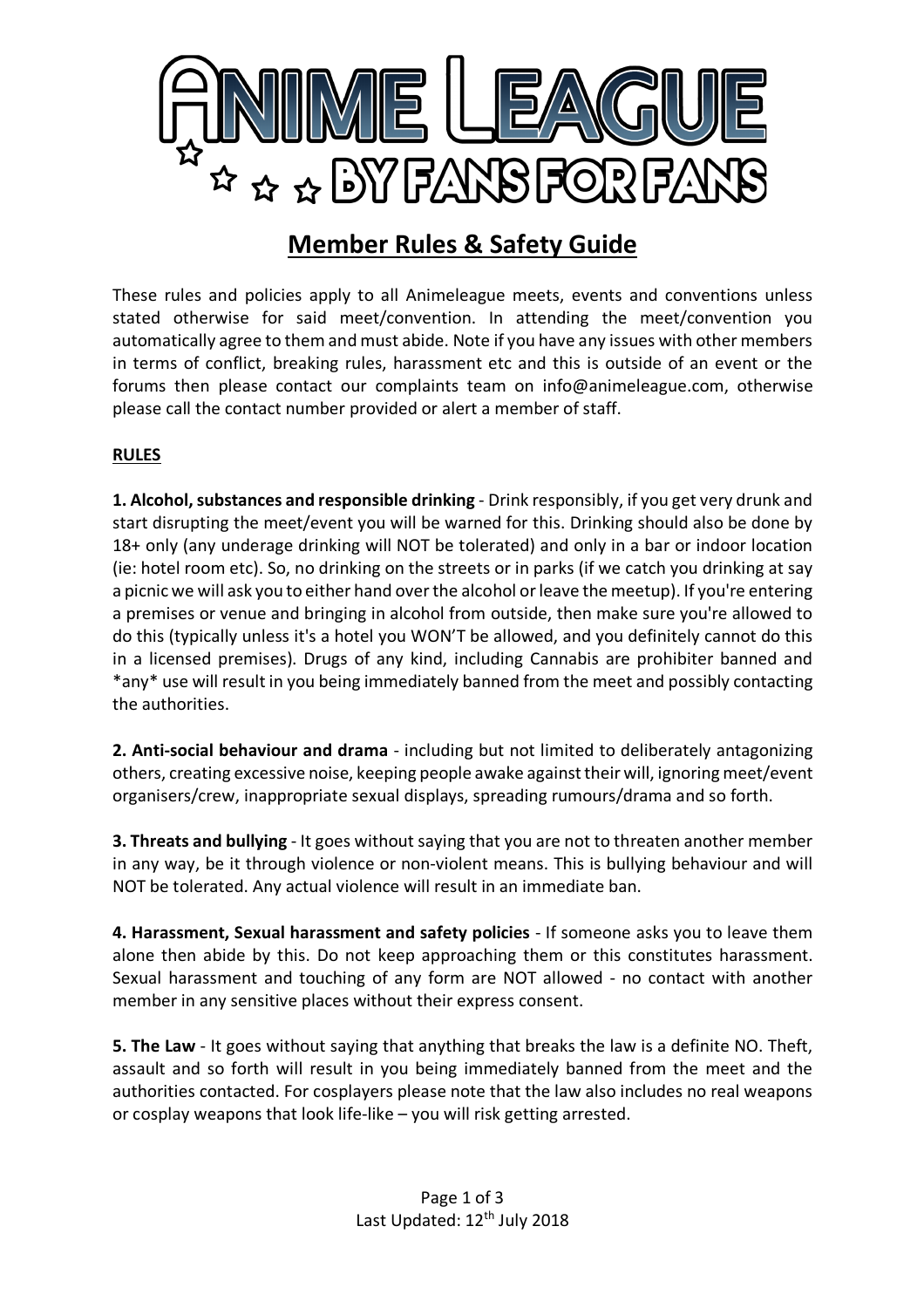

**6. Age** - If you're under 16, then you must be accompanied by a Guardian or Friend over the age of 18. For overnight staying and meets which extend past 8pm you must be 18+. The exception to this is Alcon where everyone must be 18+.

## **BANNINGS**

- For lesser offences you will receive one warning. A second warning and you will be banned from all meets and events and other meet/event organisers may be contacted with information and evidence. You will likely be banned from most meets and events in the UK, not just AL ones.

- For more serious offences such as breaking the law, sexual harassment, actual violence and drug abuse/dealing, you will be immediately banned, other meet/event organisers WILL definitely be contacted, and we may contact the authorities with evidence depending on its severity.

## **HELP US HELP YOU**

We cannot be everywhere at once and rely on you to report issues to us and take appropriate measures to be safe -

**1. Inform Us** - If you are aware of someone breaking rules or acting inappropriately tell a staff member immediately or ring the main contact number. If this is outside of the meet or convention, please email us on info@animeleague.com and we will handle. Likewise, if someone is making you feel uncomfortable then please tell an organiser so we can intervene and speak to this person if required, do not just leave it.

**2. Handle harassment correctly** - Please be aware of what harassment is and the correct way to deal with it. Harassment is defined as when someone keeps trying to communicate with you directly or via third-parties ONCE they have been told directly to cease to do so. Please ask an organiser to speak to the individual firstly to let them know they must not do this. Only if they continue after being told (with witnesses to prove they were told) does this move into harassment territory. (A lot of people confuse harassment with other things - please be aware of what harassment actually is). Do not just ignore and let them keep doing so.

**3. Sexual Harassment** - it goes without saying that if you are harassed in a sexual manner or touched inappropriately that you MUST report this to us IMMEDIATELY - call us if necessary. Sexual harassment is NOT tolerated whatsoever, and we will deal with it as quickly as we can.

**4. Avoiding Drama/Conflict** - If you have a serious problem with another attendee and can't talk to them about it, speak to a staff member and try to avoid complaining behind people's backs. A lot of issues are due to miscommunication. By nature, most people are reasonable

> Page 2 of 3 Last Updated: 12<sup>th</sup> July 2018